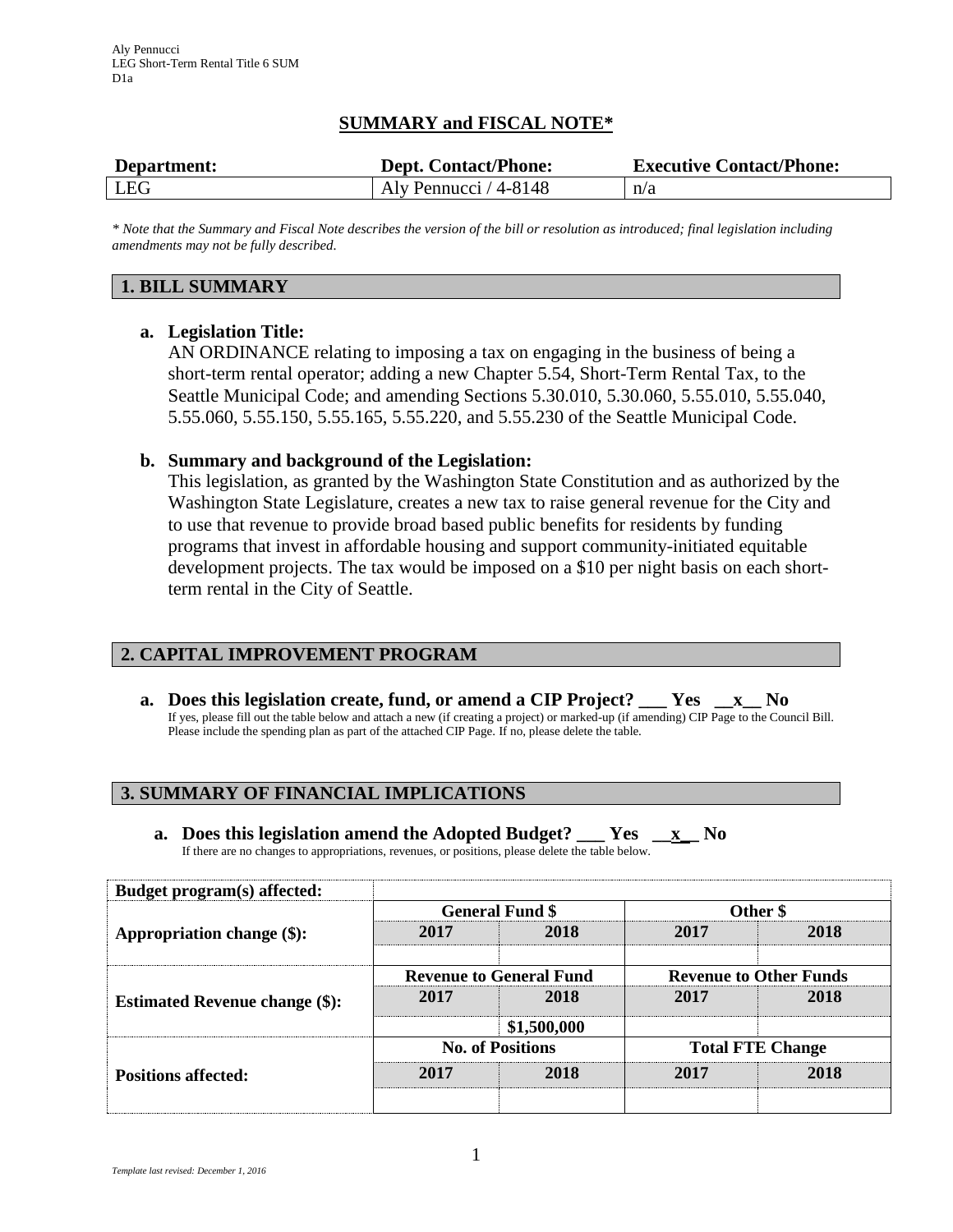**b. Does the legislation have other financial impacts to the City of Seattle that are not reflected in the above, including direct or indirect, short-term or long-term costs?** If so, describe the nature of the impacts. This could include increased operating and maintenance costs, for example.

The legislation will require appropriation authority in 2018 to acquire and modify administrative systems, and develop rules, procedures and processes in advance of implementing this proposed regulations. A revised fiscal note with additional details on the anticipated resource needs will be provided prior to final council action and will be coordinated with the 2018 budget legislation. In future years, the short-term rental tax is estimated to generate approximately 6,000,000 annually.

**c. Is there financial cost or other impacts of** *not* **implementing the legislation?** no

#### Position Notes:

## **4. OTHER IMPLICATIONS**

- **a. Does this legislation affect any departments besides the originating department?** If so, please list the affected department(s) and the nature of the impact (financial, operational, etc.). Yes, the Department of Finance and Administration will have primary responsibility for administering and enforcing the provisions. In addition to the tax administration responsibilities created by this tax for the Department of Finance and Administrative Services, the revenues generated will support programs managed by the Office of Housing and the Office of Planning and Community Development.
- **b. Is a public hearing required for this legislation?** If yes, what public hearing(s) have been held to date, and/or what public hearing(s) are planned/required in the future?' No
- **c. Does this legislation require landlords or sellers of real property to provide information regarding the property to a buyer or tenant?** If yes, please describe the measures taken to comply with RCW 64.06.080. No
- **d. Is publication of notice with** *The Daily Journal of Commerce* **and/or** *The Seattle Times* **required for this legislation?** No
- **e. Does this legislation affect a piece of property?** No